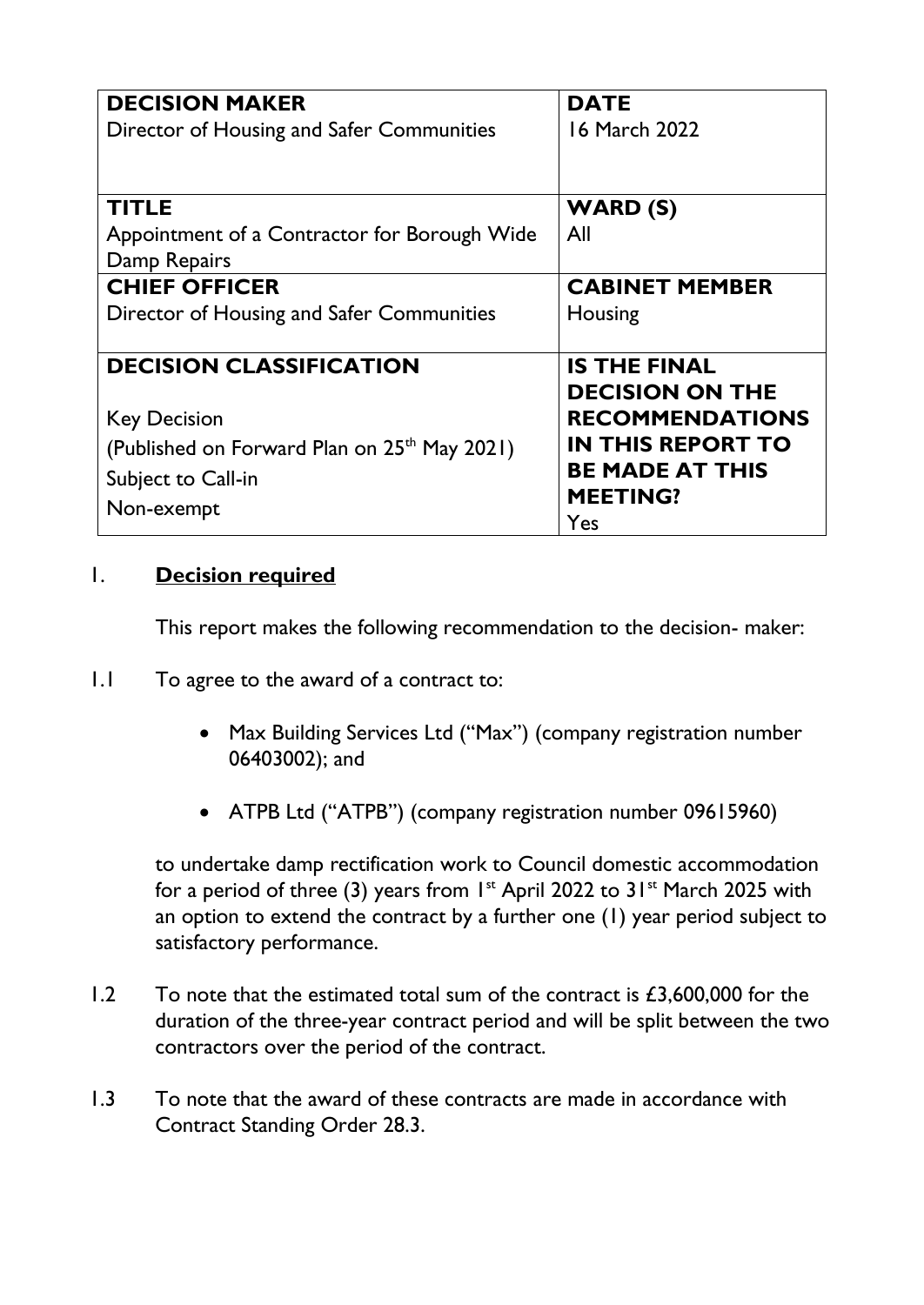# **Date:**

**Signed**………………………………………………………………………

 Jamie Carswell Director of Housing and Safer Communities

**Call-In Deadline:** ………………………………………………..

# 2. **Links to the Royal Greenwich high level objectives**

- 2.1 This report relates to the Council's agreed high-level objectives as follows:
	- A Healthier Greenwich
	- A Great Place to Grow Up
- 2.2 Undertaking damp rectification work supports the Greenwich objectives by providing warm, safe and dry accommodation for its residents.

# 3. **Purpose of Report and Executive Summary**

3.1 This report seeks agreement to the award of two contracts to undertake damp rectification work to Council domestic accommodation.

# 4. **Introduction and Background**

- 4.1 Greenwich has two damp repairs contracts currently in place that terminate in 2022, however the amount approved within the award report has been exhausted. The new contracts are required to ensure that damp in properties can be rectified. There is sufficient consistent damp rectification work within Council dwellings to keep two contractors occupied and this was stated within the tender documentation.
- 4.2 The Royal Borough of Greenwich has a duty of care to its tenants and others, to ensure that they have a place to live and in an environment that is warm, safe and dry.
- 4.3 The procurement complied with Royal Borough Greenwich (RBG) Contract Standing Orders (CSO's) and procurement legislation. The tendering contractors were selected using the Constructionline registration website, six contractors were invited to tender and five tenders were submitted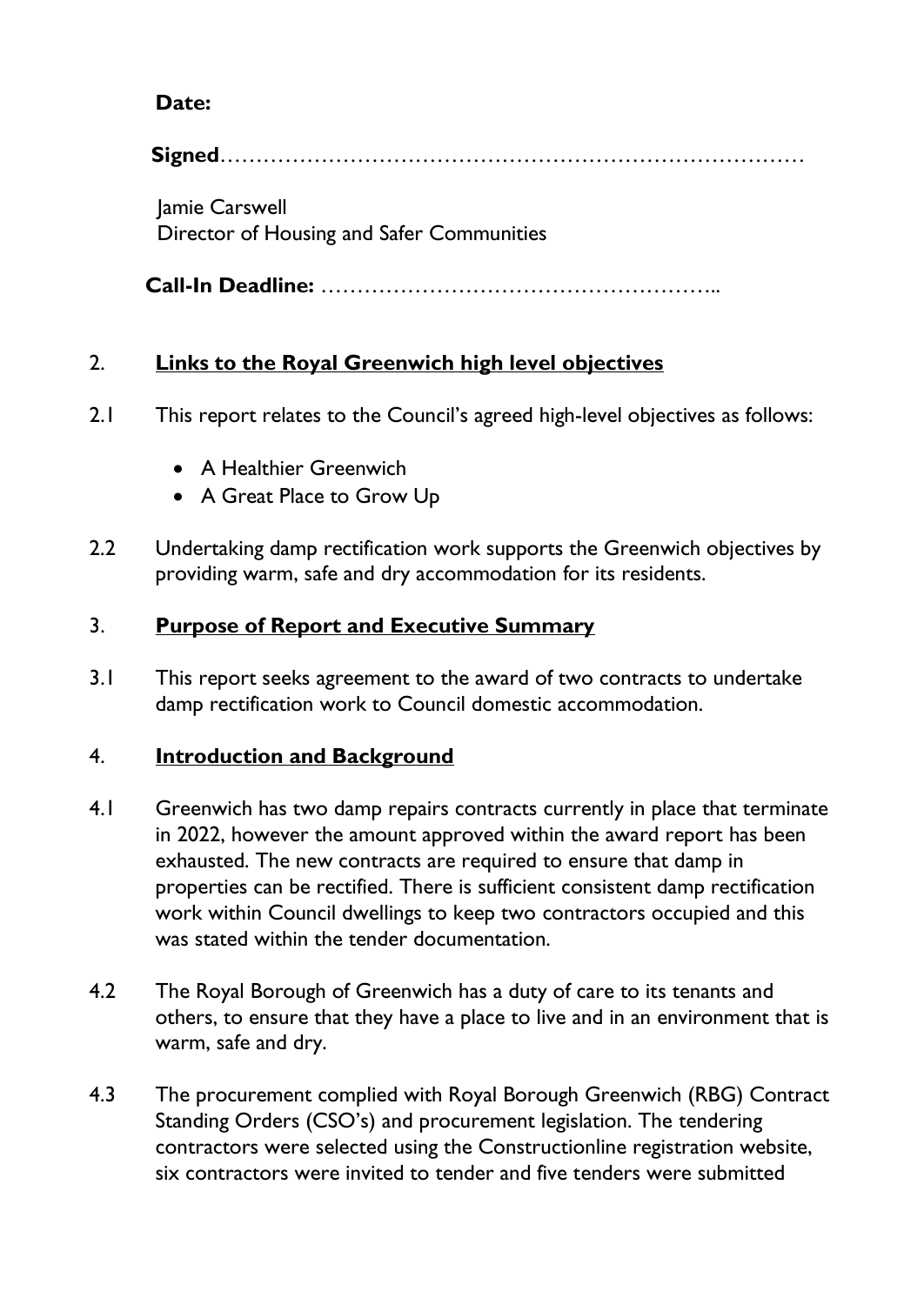- 4.4 In relation to price, the tenderers were requested to provide a percentage adjustment against the National Housing Federation (NHF) Schedule of Rates based on expenditure of £1,800,000 over the term of the contract.
- 4.5 The qualitative assessment was measured against the questions set out in the Invitation to Tender document. The evaluations were undertaken by Council Officers. The price and quality evaluation were based on the scoring criteria set out in the tender documents. The summary results are shown in the Table 1.

| <b>Damp Repairs Tender Evaluation Summary</b> |                |            |                    |                      |       |      |
|-----------------------------------------------|----------------|------------|--------------------|----------------------|-------|------|
| Tenderer                                      | <b>NHF SoR</b> | Tender Sum | <b>Price Score</b> | <b>Quality Score</b> | Total | Rank |
|                                               | Adjustment     |            |                    |                      |       |      |
| <b>ATPB</b>                                   | $-12.5%$       | £1,575,000 | 70                 | 24.13                | 94.13 |      |
| Tenderer B                                    | $+12%$         | £2,016,000 | 54.69              | 22.17                | 76.86 |      |
| Tenderer C                                    | $+11%$         | £1,998,000 | 55.18              | 16.3                 | 71.48 |      |
| Max                                           | $-12%$         | £1.584.000 | 69.6               | 30                   | 99.6  |      |
| <b>Tenderer E</b>                             | $+20%$         | £2,160,000 | 51.04              | 15.65                | 66.69 |      |

Table 1

4.6 Having taken account of the scoring applied for price and quality, the tenders presenting the most advantageous tender to the Council are Max and ATPB.

#### 5. **Available Options**

5.1 Do nothing

 Undertaking damp repairs is a landlord obligation, and the service needs to have the necessary capacity to deliver. Doing nothing will not satisfy the Council's obligation.

5.2 Expand in-house capacity

 Whilst the service could seek to employ additional resources, and increase the associated plant and equipment needs to support this workforce, the nature of damp repairs work is both seasonal and variable. To sustain the necessary team to be able to deal with all damp scenarios would require infrastructure that the Council does not possess and the proposal will not reflect value for money.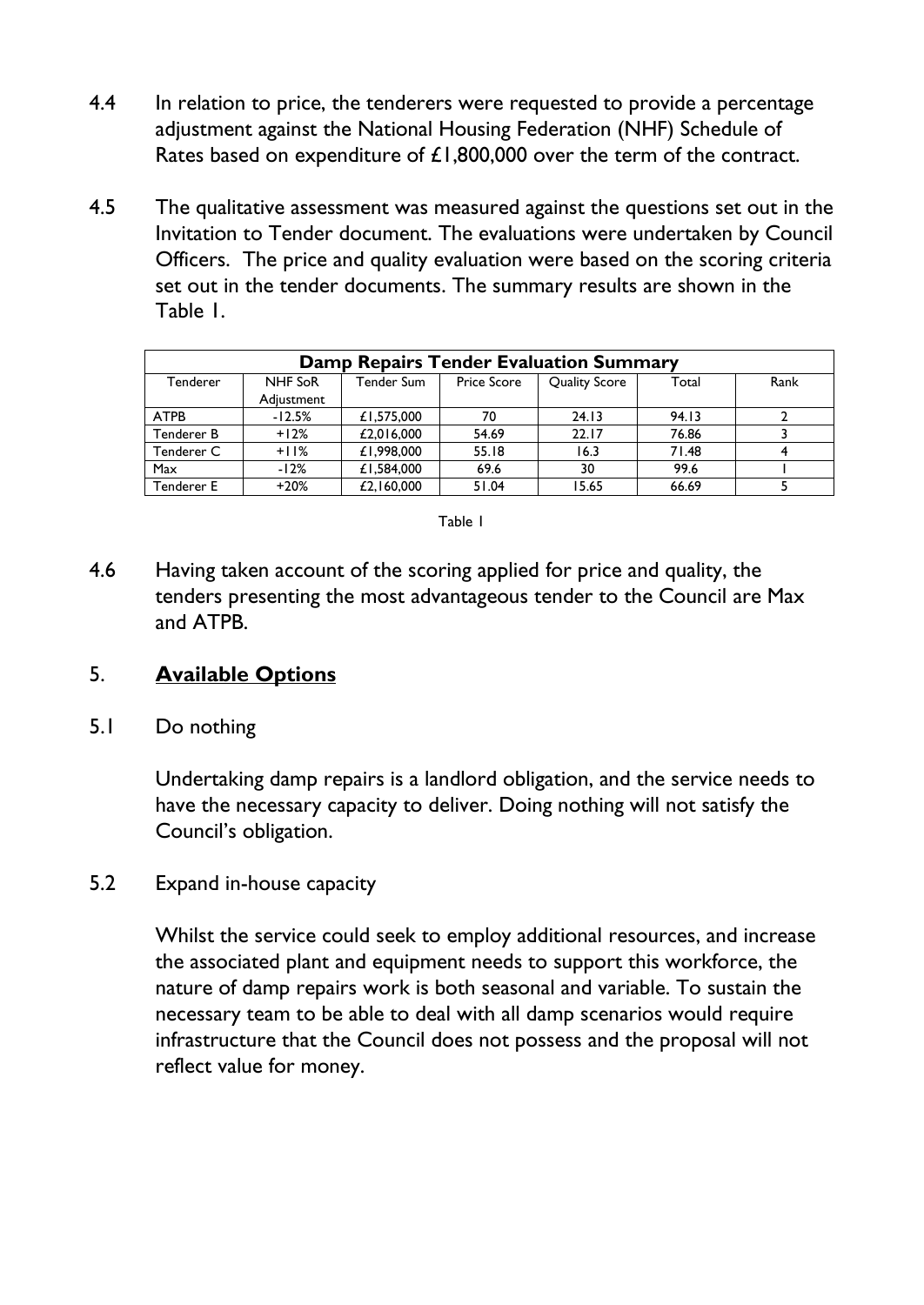5.3 Procure specialist damp contractors to supplement in-house capacity

 Appointing suitable contractors to provide the necessary capacity to support the work required will ensure that the service has the capacity, flexibility and necessary expertise to deliver damp repairs as required.

#### 6. **Preferred Option**

6.1 The preferred option is set out at 5.3.

#### 7. **Reasons for Recommendations**

- 7.1 The tenders submitted by the two recommended contractors offer the best value to the Council. In addition, the following social value has been offered.
	- hosting 'how-to' workshops for interested community members, containing training on basic maintenance tasks
	- assistance for elderly and vulnerable people to setup social media accounts and other electronic communications
	- liaison and collaboration with local SMEs regarding equality and diversity, sharing policies and working practices to increase opportunities and empower everyone
	- will chair a series of presentations to students regarding work in the construction, providing an insight into how to develop careers in the industry.
	- 4 fully expensed work experience placements per annum, with students invited to shadow management and operative staff to gain a valuable insight into the industry
	- 1 apprenticeship opportunity per annum via Greenwich Local Labour and Business, with students supported in achieving the required competencies in their chosen trade (e.g. NVQs), offered full-time positions upon completion
	- sponsorship of local activities and events such as local football teams and VCSEs
	- annual charity donations to the likes of the Greenwich foodbank.
	- local community training schemes
	- cyclical work that benefits the local community
	- conduct 'environmental MOTs' on buildings we operate within and service. The results of such MOTs will reveal to building managers and occupiers the buildings current energy efficiency an environmental impact, thereby identifying where sustainable improvements can be made to the buildings current infrastructure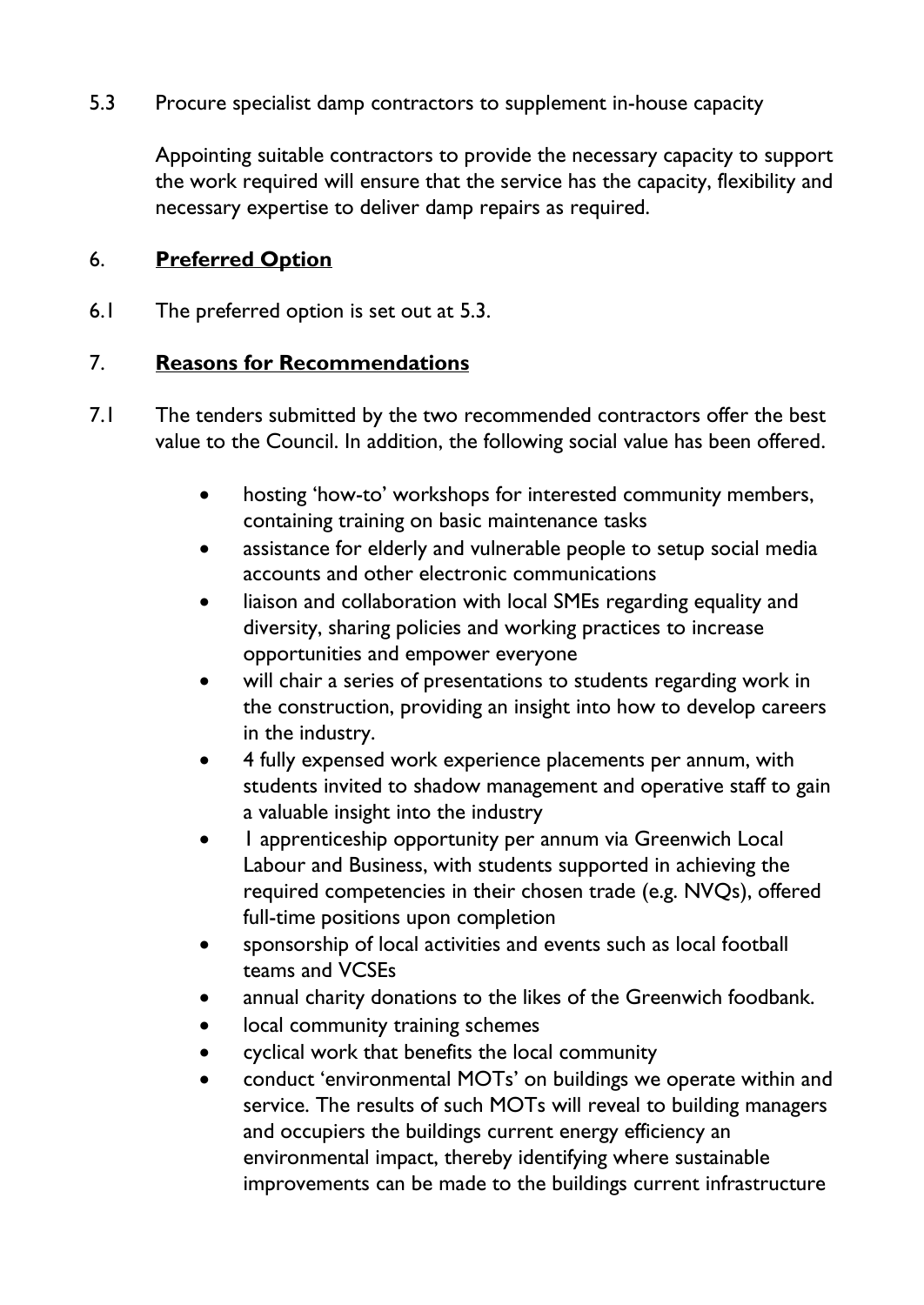to improve sustainability. This could include the identification and rectification of gaps in building insulation and/or making a switch to LED lighting, which can help reduce energy use by 75% compared to incandescent lighting.

- assist in the securing of funding for the sustainable improvement of community buildings which will help Greenwich to afford such improvements mentioned above. For instance, The Carbon Trust offer low interest loans to the public sector to fund improvements in building energy efficiency.
- conduct energy efficiency training with building managers and current building occupiers, ensuring they know how best to reduce the carbon footprint of the building. Such training is to be delivered in line with HSQE's Environmental Awareness at Home training course and will teach building owners / occupants how to make a positive environmental difference.
- advertising vacancies locally

# 8. **Consultation Results**

8.1 There is no statutory consultation required for the award of these contracts.

#### 9. **Next Steps - Communication and Implementation of the Decision**

9.1 Following agreement to the award, contracts will be awarded

# 10. **Cross-Cutting Issues and Implications**

| <b>Issue</b>                               | <b>Implications</b>                                                                                                                                                                             | <b>Sign-off</b>                                                        |
|--------------------------------------------|-------------------------------------------------------------------------------------------------------------------------------------------------------------------------------------------------|------------------------------------------------------------------------|
| <b>Legal including</b><br>Human Rights Act | The Director of Housing and Safer<br>Communities as Chief Officer is asked<br>to exercise their powers in accordance<br>with Contract Standing Order (CSO)<br>28.3 and approve:                 | Priscilla Omezi<br>Legal Assistant<br>8 <sup>th</sup> February<br>2022 |
|                                            | • the joint appointment of Max<br>Building Services Ltd ("Max")<br>(company registration number<br>06403002) and A.T.P.B Ltd<br>("ATPB") (company registration<br>number 09615960) to undertake |                                                                        |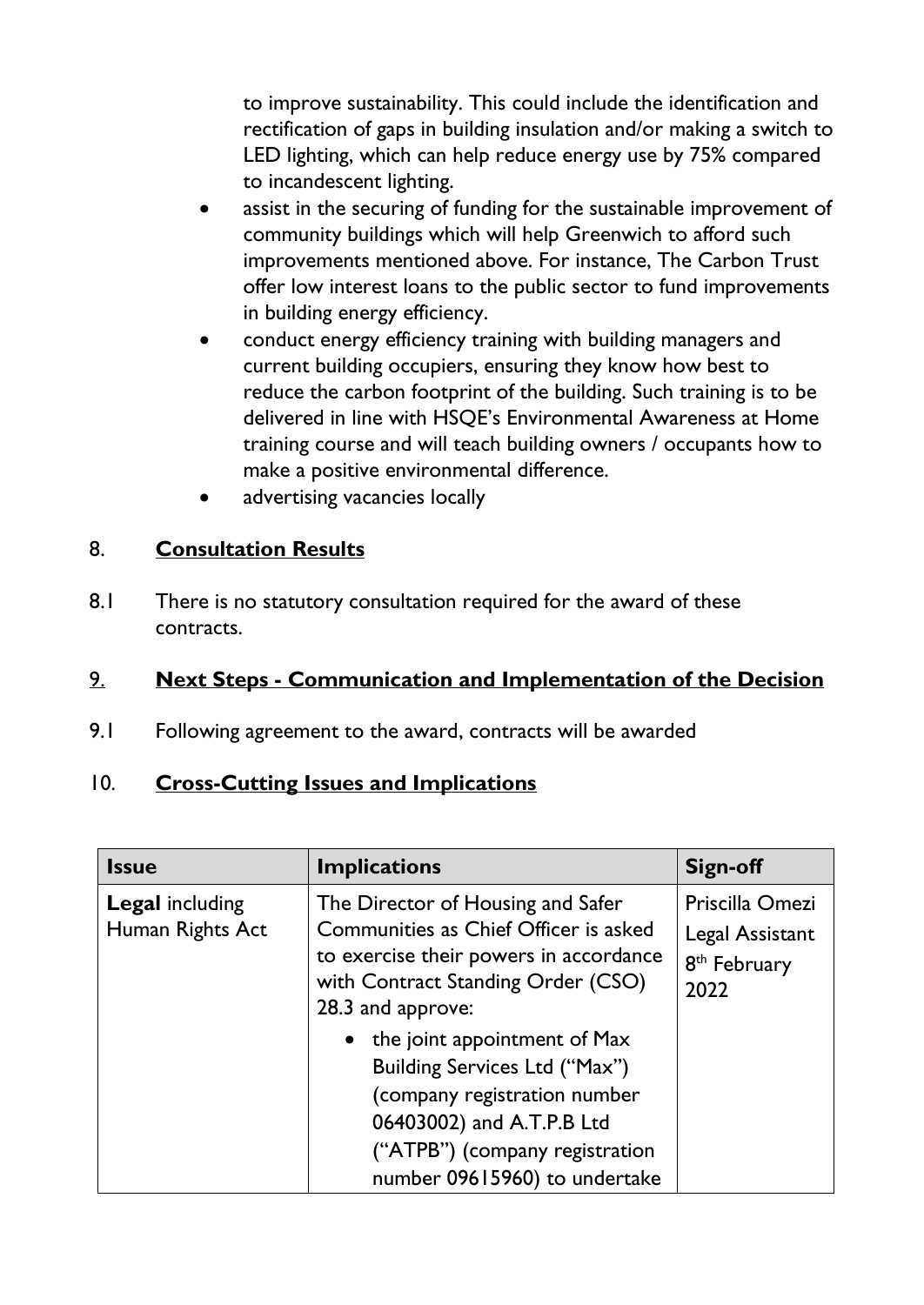| a Borough wide damp<br>rectification work to Council<br>domestic accommodation, from<br>$Ist$ April 2022 until 31 <sup>st</sup> March<br>2025, with an option to extend<br>for a further I year                                                                                                                                                        |  |
|--------------------------------------------------------------------------------------------------------------------------------------------------------------------------------------------------------------------------------------------------------------------------------------------------------------------------------------------------------|--|
| The estimated value of the award for<br>the three $(3)$ year term is<br>£3,600,000.00.                                                                                                                                                                                                                                                                 |  |
| Section 4.1 of the report explains the<br>rationale for the award to two<br>contractors.                                                                                                                                                                                                                                                               |  |
| <b>Key Decision</b><br>The proposed award is a key decision,<br>and the Council has complied with the<br>28 days prior notice period and<br>published the notice on 25 <sup>th</sup> May 2021.                                                                                                                                                         |  |
| <b>Contract Standing Orders (CSOs)</b><br>CSO 3.1 requires that every contract<br>made by or on behalf of the Council<br>must comply with National Law, the<br>Council's Standing Orders and Financial<br>Regulations.                                                                                                                                 |  |
| The joint contract value in this instance<br>is $£3,600,000.00$ which is under the<br>relevant National Threshold for works<br>contracts, therefore the award is not<br>subject to the Public Contracts<br>Regulations (PCRs) 2015. The Council's<br>CSOs apply. The Council undertook a<br>restricted tendering process in<br>accordance with CSO 19. |  |
| The report outlines that the contract<br>was tendered using Constructionline,<br>the Council's approved list and having<br>considered the five (5) bids received,                                                                                                                                                                                      |  |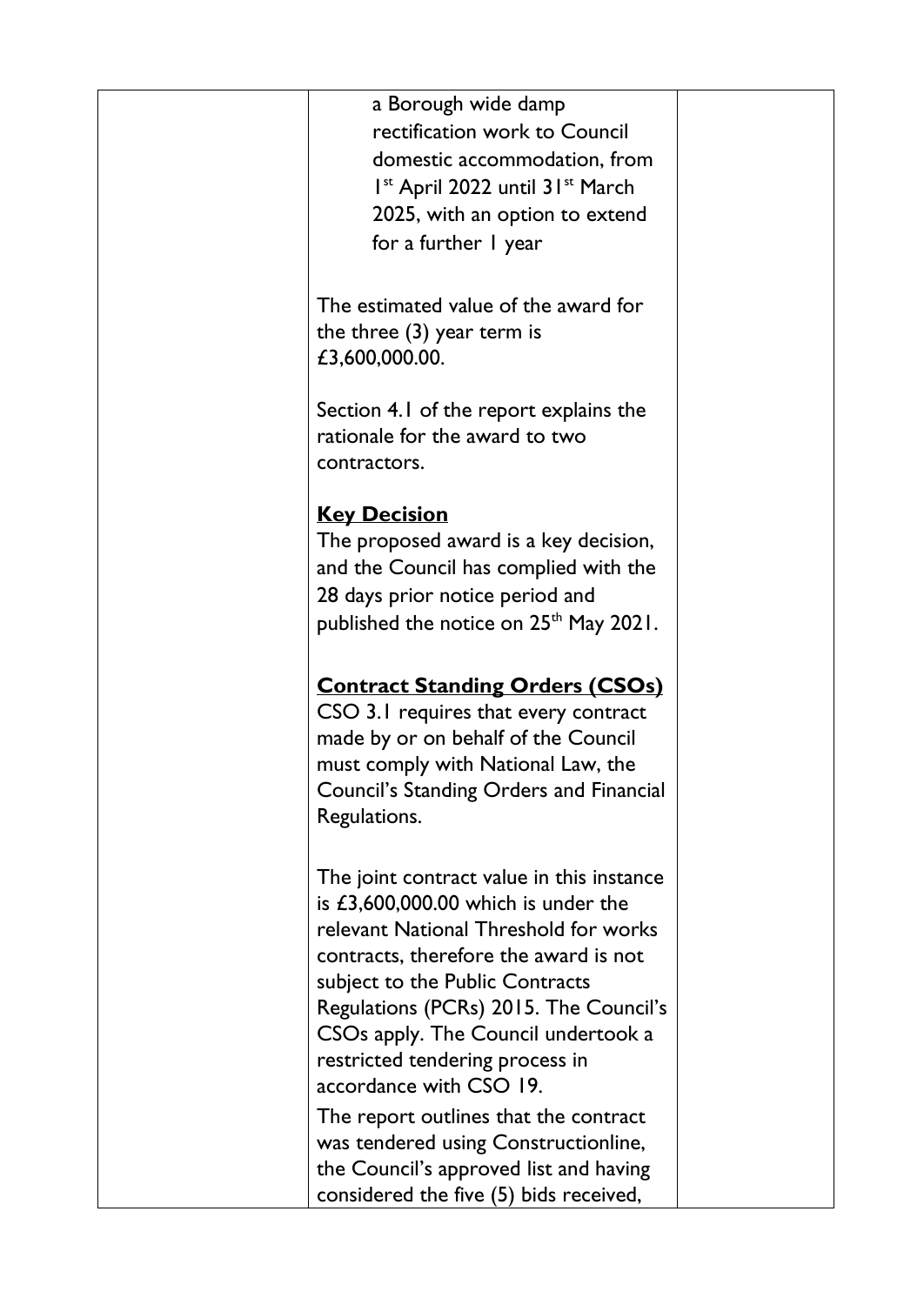| the bids from MAX and ATPB                                                                                                                                                                                                                            |  |
|-------------------------------------------------------------------------------------------------------------------------------------------------------------------------------------------------------------------------------------------------------|--|
| represented the lowest and most<br>advantageous for the Council as set out<br>in the report. The recommended bids<br>are within the allocated budget,<br>accordingly, CSO 28.3 permits the<br>Chief Officer to award the contract to<br>MAX and ATPB. |  |
| CSO 28.3 provides that contracts may<br>be awarded by the Chief Officer if the<br>tender is within budget and over<br>500,000.00 provided, they are the<br>lowest price or within 10% of the<br>lowest if it is the Most Advantageous<br>Tender.      |  |
| CSO 28.4 requires Chief Officers to<br>keep a register of all contracts awarded<br>by them and provide the relevant<br>information to the Head of Strategic<br>Procurement for the contract to be<br>recorded on the corporate contracts<br>register. |  |
| <u>Human Rights Act 1998</u><br>Under the Human Rights Act 1998<br>local authorities have a duty to<br>promote and protect human rights. The<br>award of this contract does not have<br>legal implications under the Human<br>Rights Act 1998.        |  |
| <b>Consult with Legal Services</b><br>The report author should consult with<br>the Legal Services Department<br>regarding the drafting and execution of<br>the contract to deliver the damp<br>rectification works.                                   |  |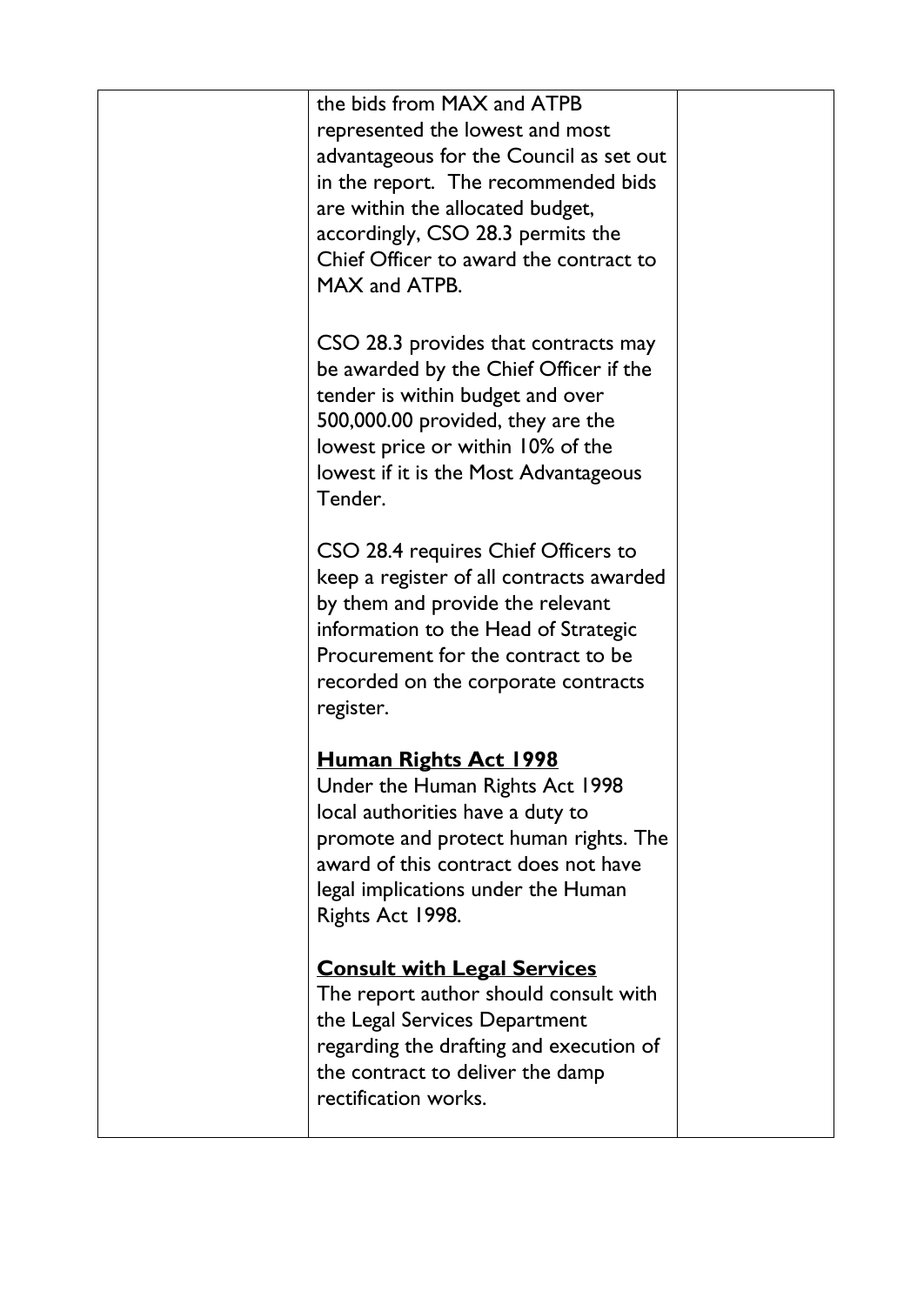| <b>Finance and other</b><br>resources including<br>procurement<br>implications | The Director for Housing and Safer   Adam Buckley<br>Communities is asked to agree to the<br>award of a contract to Max Building<br>Services Ltd (Max) and ATPB Ltd<br>(ATPB) for an estimated contract sum of<br>£3,600,000 over a three-year period<br>$(L1, 200, 000$ per year) to undertake<br>damp rectification work to council<br>domestic accommodation.            | <b>Business</b><br>Change<br>Accountant<br>18/01/2022 |
|--------------------------------------------------------------------------------|-----------------------------------------------------------------------------------------------------------------------------------------------------------------------------------------------------------------------------------------------------------------------------------------------------------------------------------------------------------------------------|-------------------------------------------------------|
|                                                                                | The Damp Remediation Works budget<br>has a remaining balance of $£1,377,088,$<br>which can be used to fund year I of this<br>contract. It is anticipated further<br>funding will be requested for damp<br>rectification works as part of a capital<br>budget setting report to Cabinet in<br>February 2022, which will cover the<br>remaining funding requested (year 2+3). |                                                       |
|                                                                                | If further funding is not agreed in<br>February 2022, then either another<br>agreed budget will need to be used to<br>fund the remaining contract sum, or the<br>contract must allow for the Council to<br>cease use of the contract after year I<br>with no financial penalties.                                                                                           |                                                       |
|                                                                                | Repairs and Investment must ensure<br>close monitoring of expenditure against<br>this scheme to keep within the agreed<br>contract sum.                                                                                                                                                                                                                                     |                                                       |
| <b>Equalities</b>                                                              | The decisions recommended through<br>this paper have a remote or low<br>relevance to the substance of the<br>Equality Act. There is no apparent<br>equality impact on end users.<br>This report makes a contribution to<br>the Council's Equality and Equity                                                                                                                | Donald Harding<br>13/01/2022                          |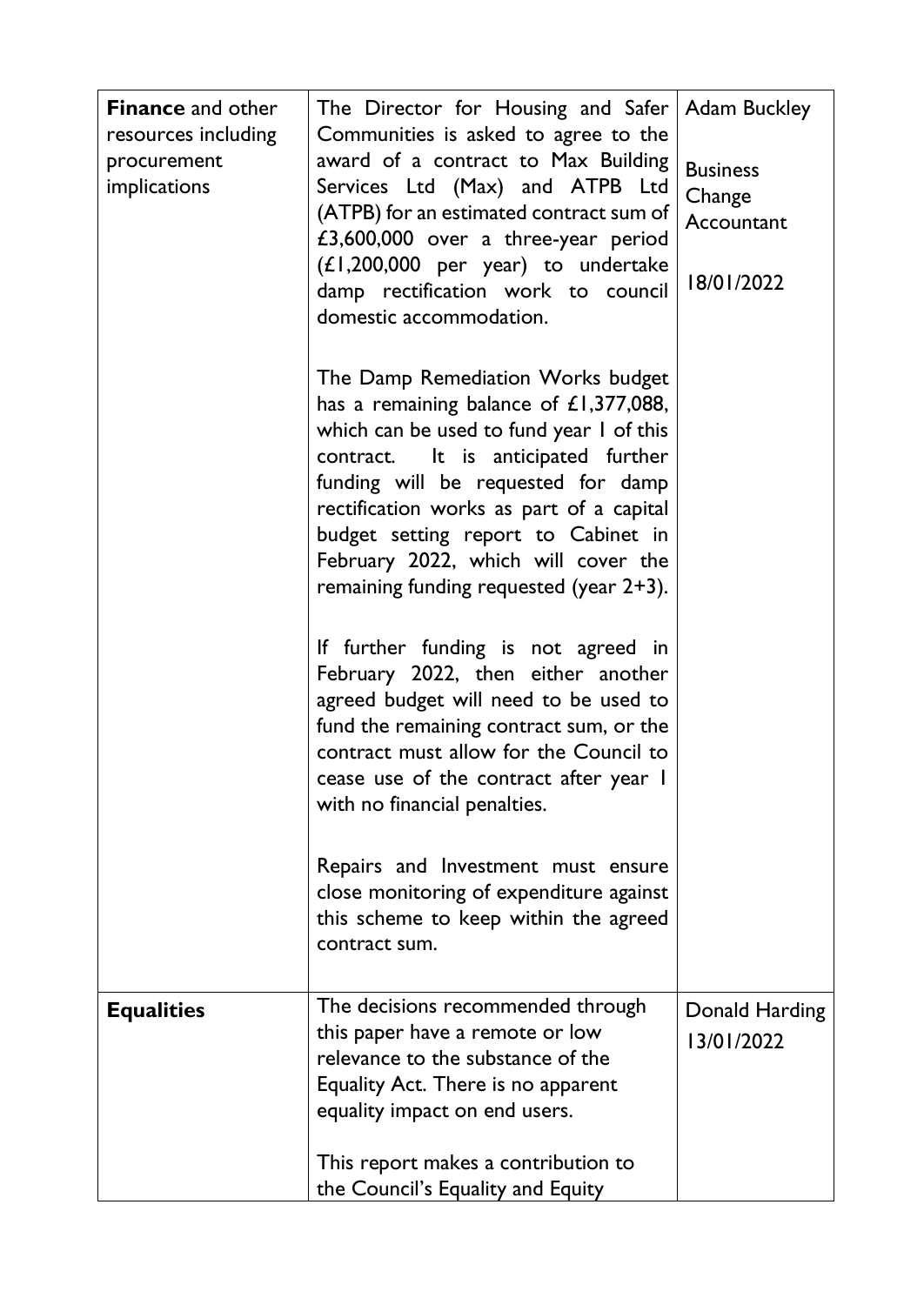|                                                 | Charter and the Council's Equality<br>Objectives 2020-2024 by:<br>making Royal Greenwich a<br>welcoming borough where<br>everyone feels they belong<br>inspiring trust and confidence in<br>all the borough has to offer                                                                                                                                                                                                    |                                                              |
|-------------------------------------------------|-----------------------------------------------------------------------------------------------------------------------------------------------------------------------------------------------------------------------------------------------------------------------------------------------------------------------------------------------------------------------------------------------------------------------------|--------------------------------------------------------------|
| <b>Climate Change</b>                           | The companies are both located within<br>the Royal Borough of Greenwich and<br>there will be less travelling for<br>employees than other contractors. As a<br>contribution to the Greenwich Carbon<br>Neutral Plan agreed by Cabinet on 18<br>November 2020 both companies have<br>also agreed to sign up to the Royal<br>Borough of Greenwich's carbon<br>emission policy.                                                 | Donald Harding<br>13/01/2022                                 |
| <b>Procurement &amp;</b><br><b>Social Value</b> | This Tender was conducted in<br>accordance with RBG Contract<br>Standing Orders and the requirements<br>set out in the tender documents.<br>The decision recommended in this<br>report seeks to appoint the supplier<br>which offered the most economically<br>advantageous tender that has followed<br>due process that meets the council's<br>best value duty. The social value<br>offered is outlined within the report. | <b>Nick Walker</b><br>15 December<br>2021                    |
| <b>Information</b><br><b>Governance</b>         | This project is likely to result in the<br>sharing of personal data between the<br>council and contractors to facilitate the<br>carrying out of works and to deliver<br>the social value elements of the<br>proposals. If the decision is agreed, a<br>Data Privacy Impact Assessment should<br>be carried out before the sharing of<br>personal data to identify and minimise<br>any data protection risks. A data         | David White,<br>Head of<br>Compliance,<br>21 January<br>2022 |